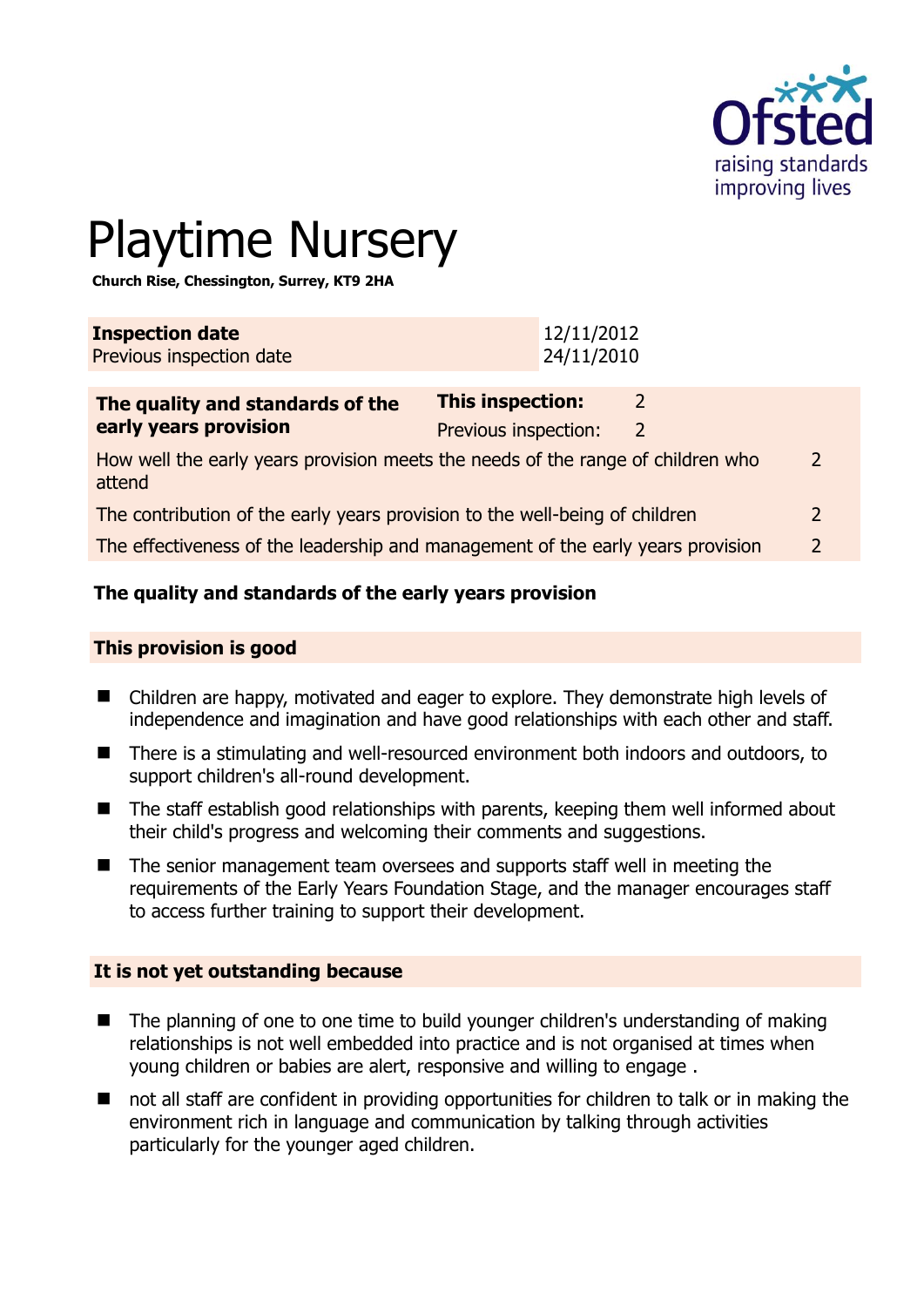# **Information about this inspection**

Inspections of registered early years provision are scheduled:

- at least once in every inspection cycle. The current cycle ends on 31 July 2016
- **n** more frequently where Ofsted identifies a need to do so, for example where provision was previously judged as inadequate
- **•** brought forward in the inspection cycle where Ofsted has received information that suggests the provision may not be meeting the legal requirements of the Early Years Foundation Stage; or where assessment of the provision identifies a need for early inspection
- **P** prioritised for inspection where we have received information that the provision is not meeting the requirements of the Early Years Foundation Stage and which suggests children may not be safe
- at the completion of an investigation into failure to comply with the requirements of the Early Years Foundation Stage.

The provision is also registered on the voluntary and compulsory parts of the Childcare Register. This report includes a judgment about compliance with the requirements of that register.

## **Inspection activities**

- $\blacksquare$ The inspector spent the majority of inspection time observing the children in the nursery as they played.
- The inspector sampled children's information and development records.
- $\blacksquare$ The inspector had discussions with the provider/manager throughout the visit. Safeguarding was discussed and a sample of the policies viewed.
- The inspector discussed the nursery with a representative sample of parents
- The inspector and manager completed a joint observation together

## **Inspector**

Jennifer Devine

# **Full Report**

## **Information about the setting**

Playtime Nursery registered in 1979 and is one of three nurseries which are privately owned. It operates from three play rooms in a single storey building in Chessington, in the Royal Borough of Kingston-upon-Thames. All children have access to a secure outdoor play area. The nursery is open each weekday from 7.30am to 6pm all year round. The nursery is registered on the Early Years Register and both the compulsory and voluntary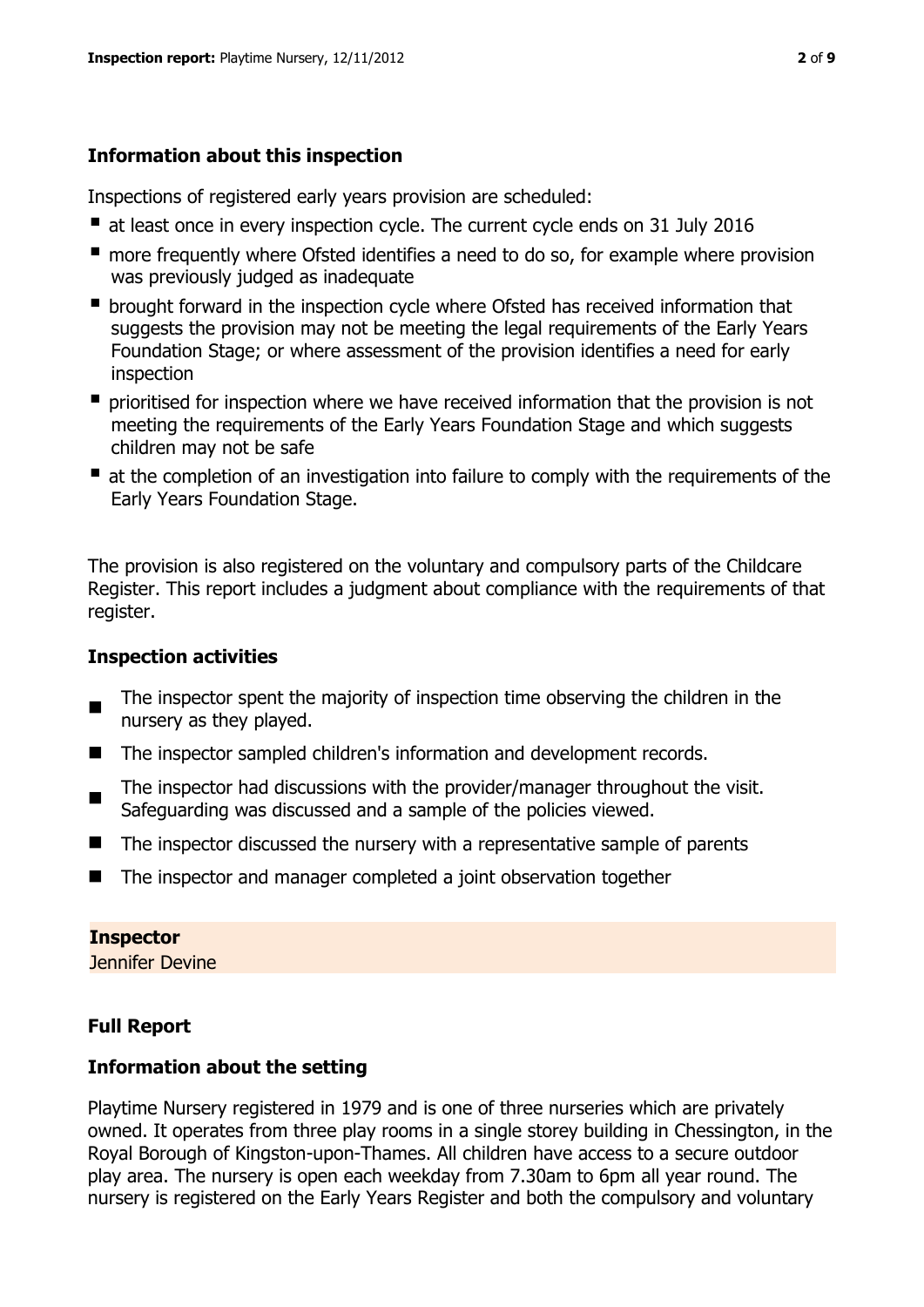parts of the Childcare Register. There are currently 94 children aged from 3 months to under five years on roll; some of the children attend on a part time basis. The nursery is in receipt of funding for the provision of free early education for two, three and four year old children. There are 16 members of staff, of whom 15 staff hold appropriate early years qualifications. The registered provider holds Early Years Professional Status.

## **What the setting needs to do to improve further**

## **To further improve the quality of the early years provision the provider should:**

- $\blacksquare$  enhance the planning of one to one time to interact with young babies when they are in an alert and responsive state and willing to engage
- develop staff's knowledge of supporting children's understanding and speaking skills by a) talking to babies about what you are doing and what is happening so they will link words with actions and b) planning to talk through and comment on some activties to highlight specific vocabulary or language structures

## **Inspection judgements**

#### **How well the early years provision meets the needs of the range of children who attend**

All staff have attended training on the revised Early Years Foundation Stage and implement the curriculum well. This means that the children's individual needs are met because staff have a secure understanding of how to promote learning and development. Children's individual learning journeys are well maintained and contain information, such as starting points and tracking documents to support future plans for each child.

Children in the pre-school room have many opportunities to develop their independence and this supports them in their readiness for school. They have a well established running snack table whereby children make the choice during the morning when they would like a snack. They are very confident in helping themselves to a rice cake and some raisins and skilfully pour their own drinks. Children thoroughly enjoy using their imagination in role play situations and staff support their interests well. They are aware of the children's favourite stories and provide props to encourage children to act out stories together. Staff provide a good range of resources to develop children's early writing skills in a number of different ways. Some children enjoy games with word cards. They listen carefully as the staff sound out the initial sounds of words and then attempt to copy these words. Other children are interested in writing when outdoors and have great fun using clipboards,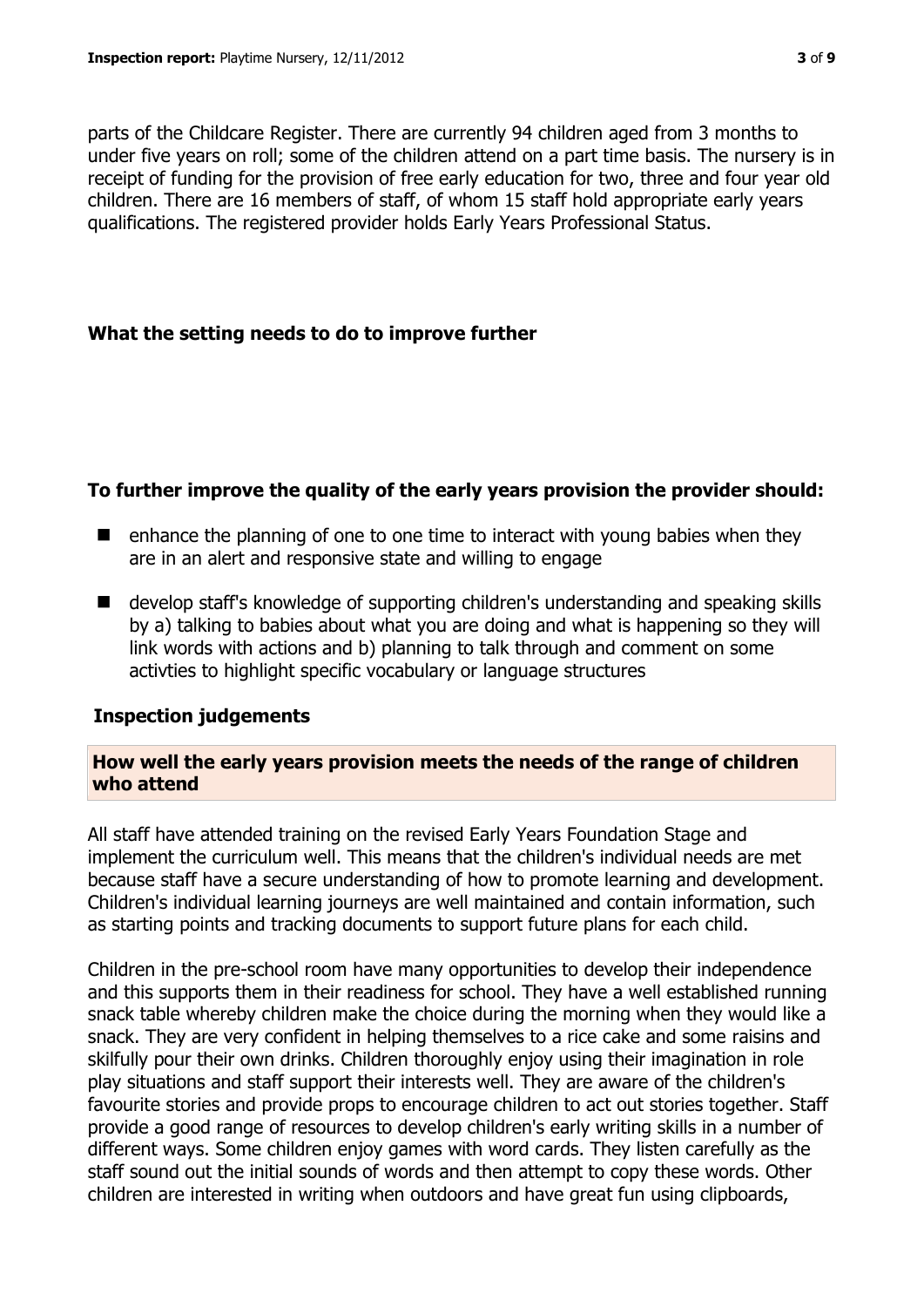paper and pens in the garden where they make notes as they explore the outdoor environment.

Children in the pre-school room are well supported in the acquisition of language and communication skills because staff listen perceptively to them and skilfully ask questions during tasks to improve learning. However, not all staff are confident in providing opportunities for children to talk or in making the environment rich in language and communication by talking through activities, particularly for the younger aged children.

Children in the toddler room thoroughly enjoy pretend play in the home corner and spend considerable time making dinner, where they learn about technology as they turn the dial on the pretend microwave. Staff support children's love of books well and children thoroughly enjoy sitting down on the cosy cushions to listen to a well known story. This is enhanced by staff making good use of props, which help keep children interested and focused on listening.

Children in the baby room enjoy exploring their environment and have many opportunities to practise their early physical skills as they walk around the room investigating the many resources. Babies enjoy exploring the treasure basket and spend long periods of time engrossed in feeling the textures of different materials. Staff are sensitive to children's needs, for example, quickly identifying when young babies need to have a sleep. All children enjoy playing outdoors where they can access a full range of activities. They thoroughly enjoy riding in the toy cars, sitting quietly under the canopy looking at a book, or mark making with the writing materials.

Parents have regular opportunities to meet with staff to discuss children's achievements and progress. Each child has their own developmental records, which show their achievements and next steps for learning. Children who speak English as an additional language are supported well. Staff learn about children's home language, obtaining key words to help children settle. The group also ensures environmental print in the nursery represents children's home languages. There are effective systems to support children with special educational needs and/or disabilities as staff work successfully in partnership with other agencies. This in turn supports them in being able to identify and support children to reach their expected levels. The nursery also has close links with local schools and this helps support the transition process.

#### **The contribution of the early years provision to the well-being of children**

Children share warm relationships with each other and the approachable and friendly staff. They receive lots of reassurance as they separate from their main carers and settle in. This helps them to feel confident and secure. Transition from the home into the nursery is well-managed through a gradual settling-in process. Staff sit close to children to support and reassure them in their play. They also ensure that meal times are a positive social occasion by sitting with the children at the table where they can chat quietly together.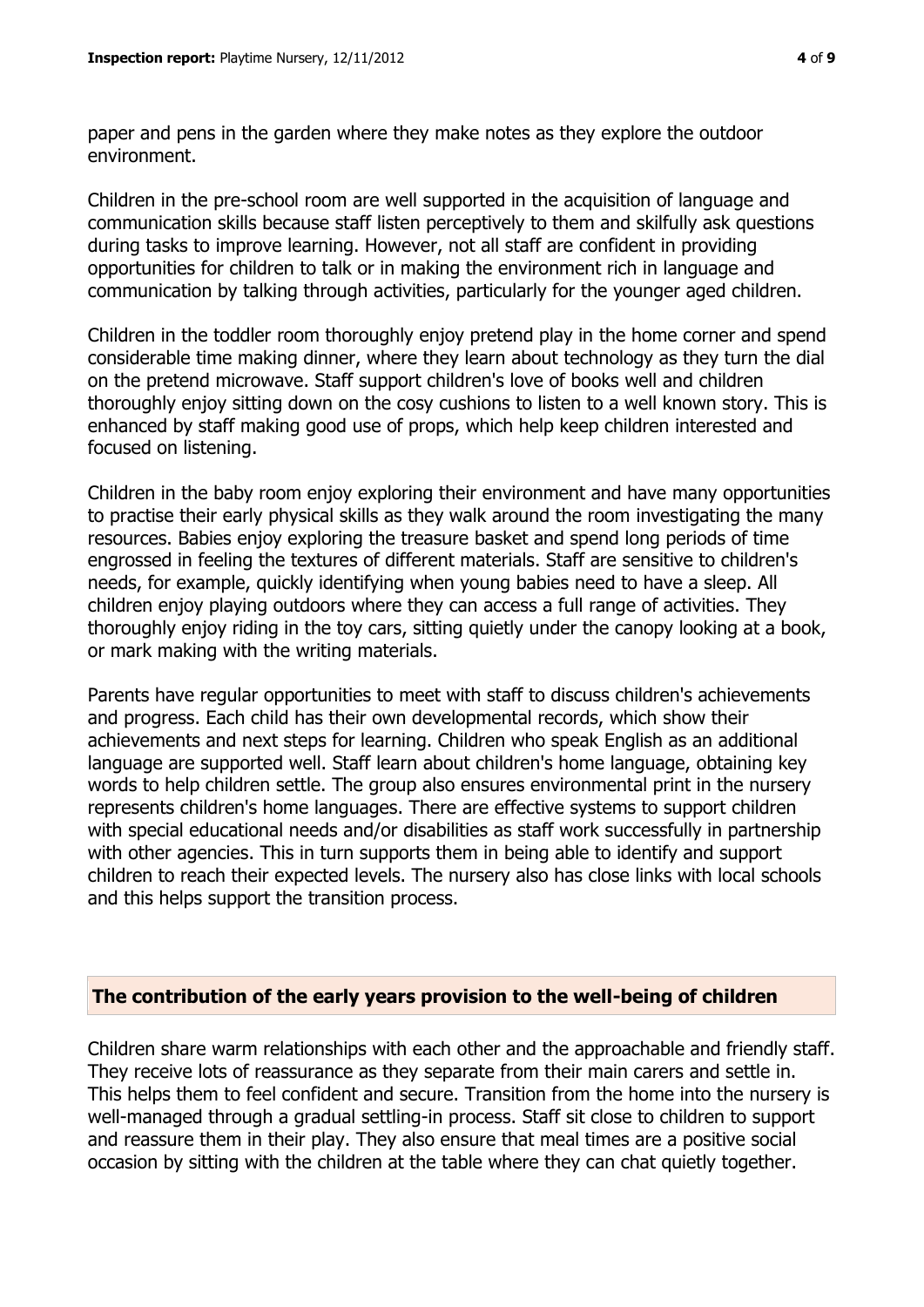There is a generally effective key person system in place, which helps children to feel secure. Staff in the baby room are aware of developing attachments and plan one to one times with their key children. However, as they tend to plan this time before lunch, babies are less responsive and becoming fractious while awaiting their lunch.

Staff are good role models; they speak to the children and each other with respect, modelling positive language. Children's behaviour at the setting is good because staff use consistently applied strategies and provide clear guidance for children about what is acceptable behaviour. Staff handle any minor issues sensitively and appropriately.

The nursery is comfortable and has ample space for children to move around in safety and fully explore the resources. Children's safety and well-being are given high priority. Staff conduct daily checks on the premises and effective risk assessments procedures are in place. Staff are well deployed, which helps to ensure that children are supervised and kept safe. Children learn to take risks in a safe environment and understand the rules at nursery, such as why they do not run indoors and taking care when cutting with the scissors.

Routines are well established and enhance children's feelings of security, supporting their understanding of how to meet their own needs. Children are taught how to take care of their own environment and spontaneously tidy up after their snacks. Children demonstrate their independence and understanding of a healthy lifestyle as they take themselves to the bathroom to wash their hands. Staff are on hand to help younger children learn this routinely. Children and babies can rest and relax in quiet areas and sleep according to their own needs and routines.

## **The effectiveness of the leadership and management of the early years provision**

The manager and staff understand and consistently implement the safeguarding and welfare requirements of the Statutory Framework for the Early Years Foundation Stage. Clear policies and procedures support the efficient management of the nursery and all staff know and understand them. Staff clearly understand their responsibilities for safeguarding children and have received safeguarding training. A number of staff have a first aid qualification, which means that they are able to respond to children's minor medical needs effectively. Rigorous recruitment and vetting procedures are in place to check the suitability of all adults employed by the setting.

The registered provider and manager are both committed to continually monitoring the nursery and how staff are working. They recognise and value the importance of selfevaluation and take advice from the Early Years team, implementing and successfully addressing action plans over a period of time. Staff are encouraged to attend regular training and all staff have attended in-house training on the changes to the Early Years Foundation Stage framework. This demonstrates they are willing to continually develop their service.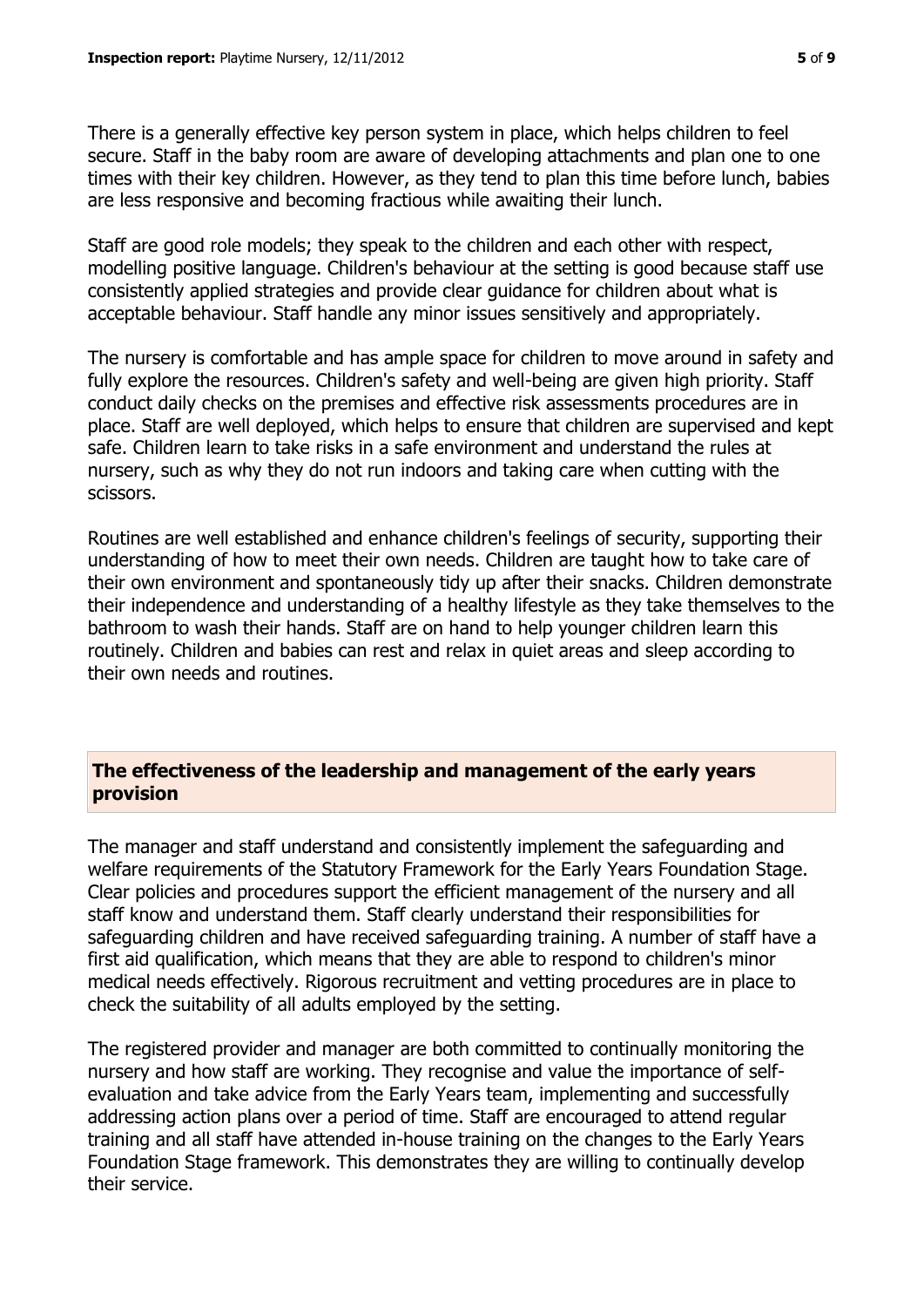Parents and carers are invited to join in activities and support the children's learning within the nursery. Strong links enable the parents to have input into their child's development and they are kept regularly informed of their progress through daily diaries and verbal feedback. More formal parent meetings are held twice a year to ensure parents receive information about their child's progress. The views of parents and carers are invited through parental questionnaires and any suggestions are considered. Parental comments at inspection indicate they are very happy with the service provided. Many parents have used the nursery with older siblings and comment they would not go anywhere else. The recommendations from the previous inspection have been addressed and have had a positive impact on the provision.

#### **The Childcare Register**

| The requirements for the compulsory part of the Childcare Register are | Met |
|------------------------------------------------------------------------|-----|
| The requirements for the voluntary part of the Childcare Register are  | Met |

## **What inspection judgements mean**

| <b>Registered early years provision</b> |                  |                                                                                                                                                                                                                                                                                                                                                                             |  |  |
|-----------------------------------------|------------------|-----------------------------------------------------------------------------------------------------------------------------------------------------------------------------------------------------------------------------------------------------------------------------------------------------------------------------------------------------------------------------|--|--|
| Grade                                   | <b>Judgement</b> | <b>Description</b>                                                                                                                                                                                                                                                                                                                                                          |  |  |
| Grade 1                                 | Outstanding      | Outstanding provision is highly effective in meeting the needs<br>of all children exceptionally well. This ensures that children are<br>very well prepared for the next stage of their learning.                                                                                                                                                                            |  |  |
| Grade 2                                 | Good             | Good provision is effective in delivering provision that meets<br>the needs of all children well. This ensures children are ready<br>for the next stage of their learning.                                                                                                                                                                                                  |  |  |
| Grade 3                                 | Satisfactory     | Satisfactory provision is performing less well than expectations<br>in one or more of the key areas. It requires improvement in<br>order to be good.                                                                                                                                                                                                                        |  |  |
| Grade 4                                 | Inadequate       | Provision that is inadequate requires significant improvement<br>and/or enforcement. The provision is failing to give children an<br>acceptable standard of early years education and/or is not<br>meeting the safeguarding and welfare requirements of the<br>Early Years Foundation Stage. It will be inspected again within<br>12 months of the date of this inspection. |  |  |
| Met                                     |                  | The provision has no children on roll. The inspection judgement<br>is that the provider continues to meet the requirements for                                                                                                                                                                                                                                              |  |  |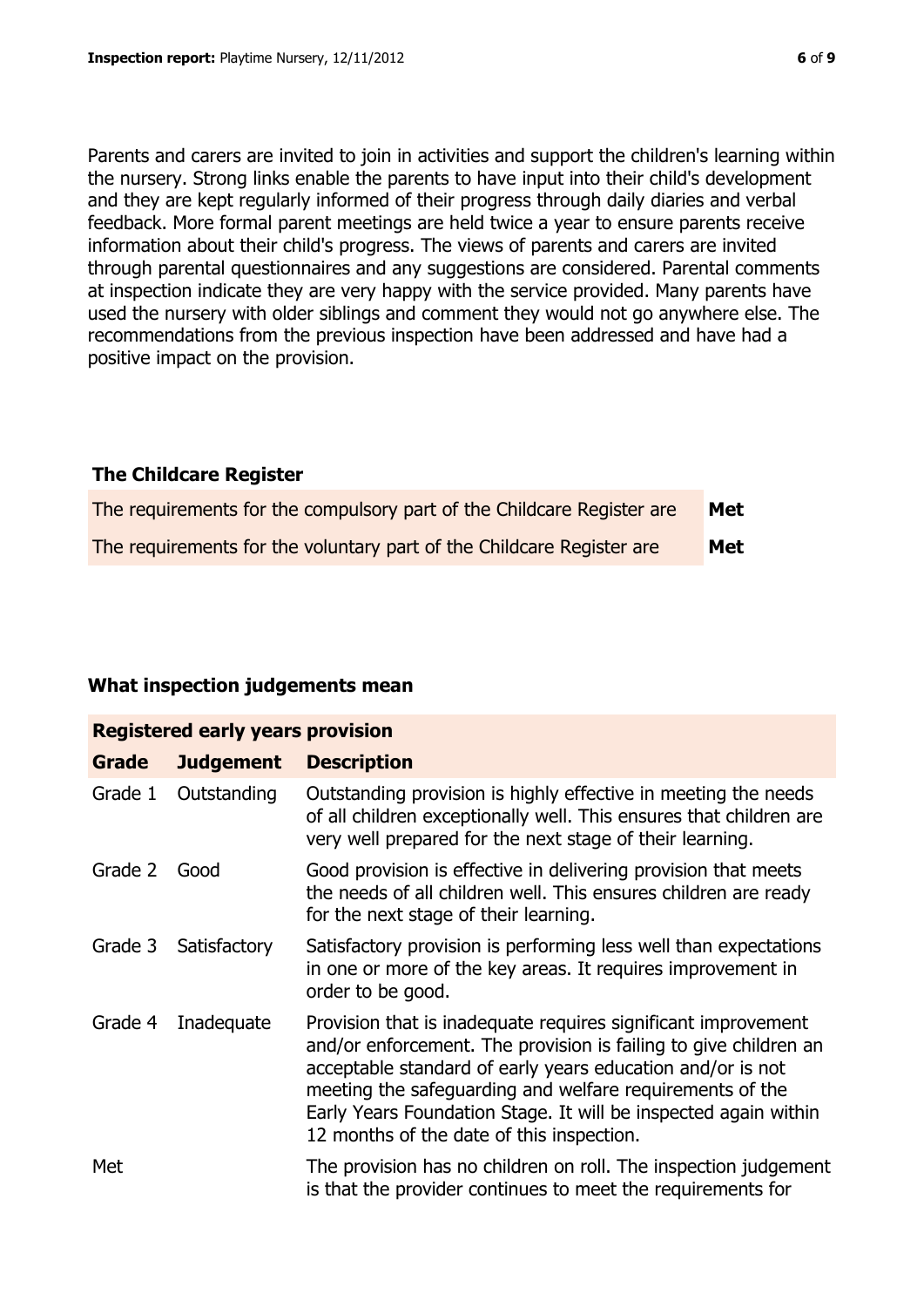registration.

Not Met The provision has no children on roll. The inspection judgement is that the provider does not meet the requirements for registration.

# **Inspection**

This inspection was carried out by Ofsted under Sections 49 and 50 of the Childcare Act 2006 on the quality and standards of provision that is registered on the Early Years Register. The registered person must ensure that this provision complies with the statutory framework for children's learning, development and care, known as the Early Years Foundation Stage.

## **Setting details**

| Unique reference number            | 131825                       |
|------------------------------------|------------------------------|
| <b>Local authority</b>             | Kingston upon Thames         |
| <b>Inspection number</b>           | 890954                       |
| <b>Type of provision</b>           | Full-time provision          |
| <b>Registration category</b>       | Childcare - Non-Domestic     |
| <b>Age range of children</b>       | $0 - 8$                      |
| <b>Total number of places</b>      | 50                           |
| Number of children on roll         | 94                           |
| <b>Name of provider</b>            | Mr R D Burge & Mrs J L Burge |
| <b>Date of previous inspection</b> | 24/11/2010                   |
| <b>Telephone number</b>            | 020 8397 2800                |

Any complaints about the inspection or the report should be made following the procedures set out in the guidance 'raising concerns and making complaints about Ofsted', which is available from Ofsted's website: www.ofsted.gov.uk. If you would like Ofsted to send you a copy of the guidance, please telephone 0300 123 4234, or email enquiries@ofsted.gov.uk.

## **Type of provision**

For the purposes of this inspection the following definitions apply:

Full-time provision is that which operates for more than three hours. These are usually known as nurseries, nursery schools and pre-schools and must deliver the Early Years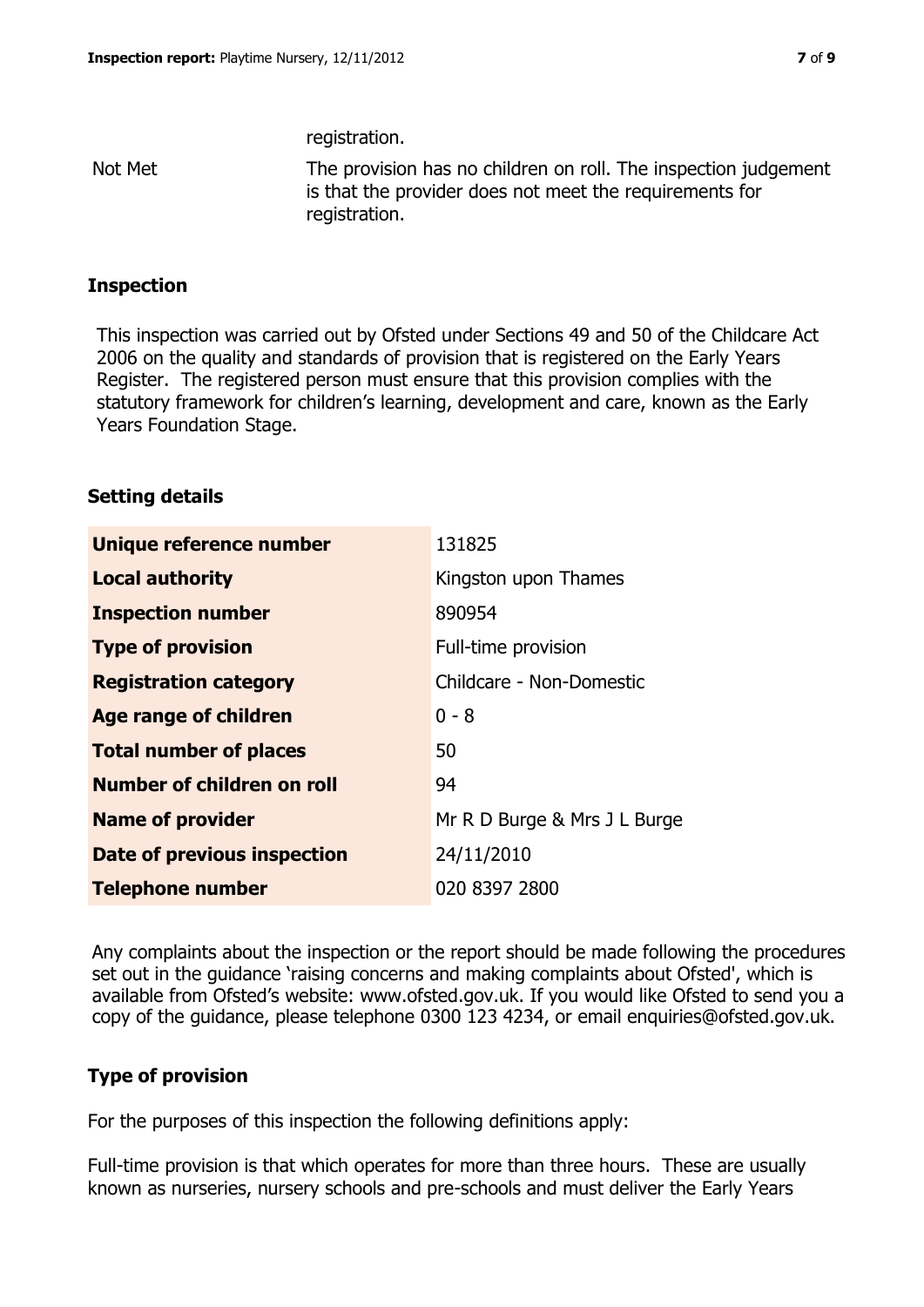Foundation Stage. They are registered on the Early Years Register and pay the higher fee for registration.

Sessional provision operates for more than two hours but does not exceed three hours in any one day. These are usually known as pre-schools, kindergartens or nursery schools and must deliver the Early Years Foundation Stage. They are registered on the Early Years Register and pay the lower fee for registration.

Childminders care for one or more children where individual children attend for a period of more than two hours in any one day. They operate from domestic premises that are usually their own home. They are registered on the Early Years Register and must deliver the Early Years Foundation Stage.

Out of school provision may be sessional or full-time provision and is delivered before or after school and/or in the summer holidays. They are registered on the Early Years Register and must deliver the Early Years Foundation Stage. Where children receive their Early Years Foundation Stage in school these providers do not have to deliver the learning and development requirements in full but should complement the experiences children receive in school.